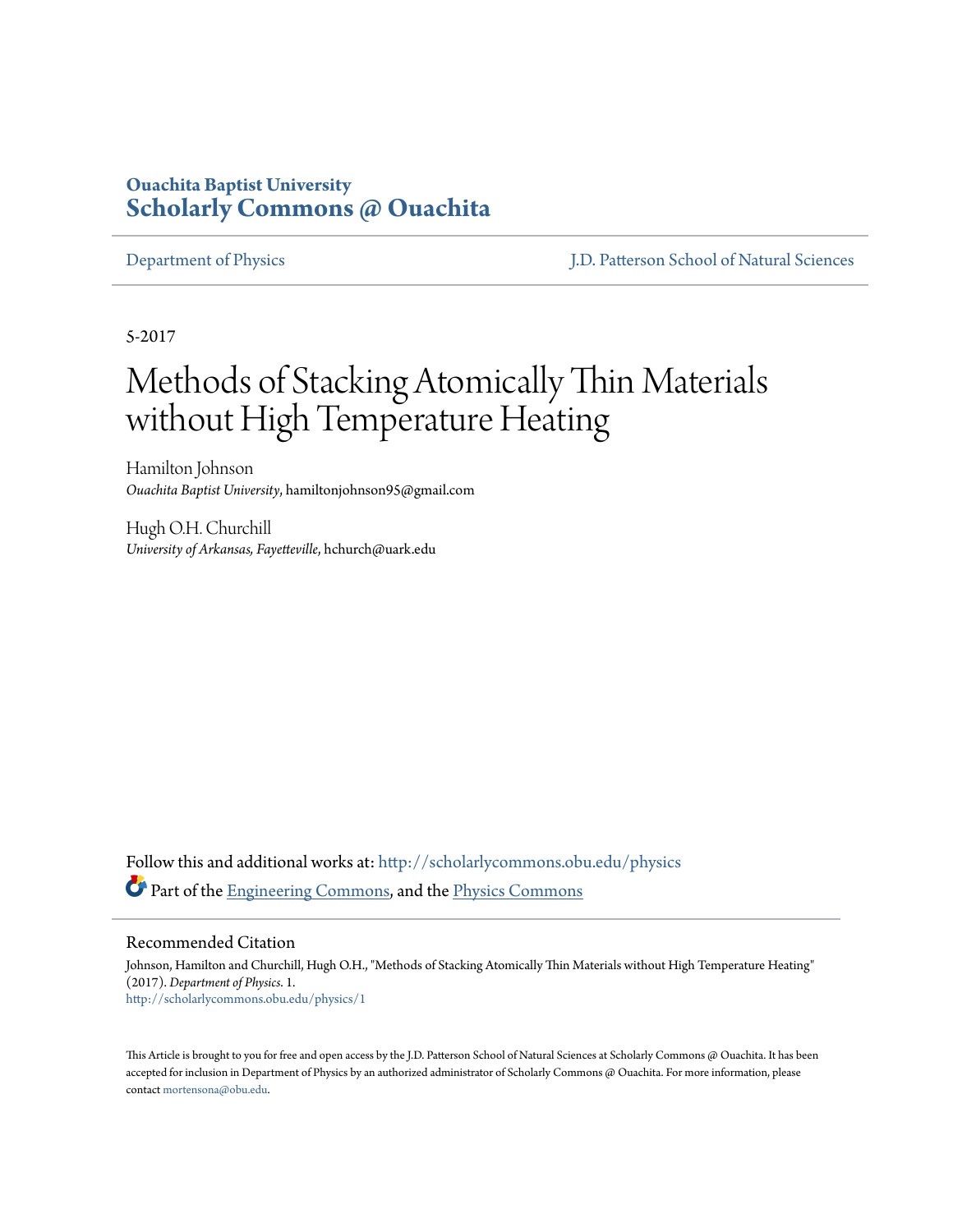### Methods of Stacking Atomically Thin Materials without High Temperature Heating

H. Johnson<sup>1</sup> and H. O. H. Churchill<sup>2</sup>

 $1$ Department of Physics, Ouachita Baptist University, Arkadelphia, Arkansas 71998, USA  $^{2}$ Department of Physics, University of Arkansas, Fayetteville, Arkansas 72701, USA

We present three methods which were attempted for fabricating stacks of atomically thin materials without heating to the high temperatures required by previous techniques. The first two methods were deemed unsuitable for various reasons, but the third was used to create a stack of hexagonal boron nitride (hBN) encapsulated molybdenum disulfide  $(MoS<sub>2</sub>)$ . The method was thus shown to work, but the relative quality of its result has not yet been determined.

Van der Waals heterostructures, made of atomically thin materials, have the potential to form a new class of electronic device, which can continue shrinking past the limits inherent in the currently used materials, as well as being potentially transparent and flexible. Before these sorts of devices can be readily fabricated, there must be a way to reliably assemble 2D materials into heterostructures. The way that has been found is to stack them on top of each other.

The method of stacking that is currently used was pioneered by L. Wang et al. in  $2013<sup>1</sup>$  Since then a number of different variations on this approach have been suggested, but they all share one step in common: in order to release a completed stack onto the target substrate, the entire stack is heated to  $\sim$ 150<sup>o</sup>C, depending on which materials are used to make the stack.<sup>1–3</sup>

The issue with these procedures is that they require the entire stack to be heated to high temperatures while it is in contact with both a silicon substrate and a silicone stacking stamp. Since the silicone in the stamp expands differently with heat than the  $Si/SiO<sub>2</sub>$  substrate does, stress is put on the stack, frequently causing the crystals to break. Therefore it desirable to seek a method of stacking which does not require this heating step. We hypothesized that using a design of stamp which allowed us to locally melt around the stack with a laser without heating the stack itself would result in higher quality heterostructures. The setup we used to test our methods, Fig. 1b, was the same as the traditional method, except



FIG. 1: (a) The laser path around the stack to locally heat the stamp without heating the stack itself. (b) The experimental setup. A 405nm laser which is controlled using two scanning mirrors. It is reflected through the objective onto the stamp. The stamp is on an XY stage to allow it to be aligned with the target flake, which is on a heated XYZ stage.



FIG. 2: (a) The first stamp design, composed of a solid 3D-printed polymer structure. (b) The second design, composed of a 3Dprinted stamp with a conical hole going through it. The angles of the cone were determined using the numerical aperture of the microscope objective. PC film is on top of the hole. (c) The third design, composed of a glass slide with a PDMS toroid on top of it and PC film on top of that.

for the addition of a 405nm laser and a set of scanning mirrors which served to move the beam in a circle.

The first method we attempted used a 3D printed transparent polymer stamp in place of the assembly that is traditionally used. The theory was that the stamp would be designed with a raised section and a thin area around it (Fig. 2a). The raised section would be used to pick up the flakes, while the thin section would be where the laser melted the polymer. By making the stamp out of the polymer, we believed it would be possible to cut through it around the completed stack, and then dissolve the part that remained in a solvent, like chloroform.

Many different iterations were designed, but they all suffered from a variety of issues. While the stamps were transparent to the naked eye, under a microscope there were obvious lines and ridges which obstructed a clear view. These were caused by the printer, and marked the areas where two pieces of filament came into contact during printing. The stamp needed to be transparent in order for each layer to be aligned with the rest of the stack. The ridges also disrupted the smoothness of the polymer, making us doubt that it would be able to pick up the atomically thin flakes, which require a very smooth surface. For these reasons, this method was abandoned in favor of a similar one, which removed these problems.

The second technique also used a 3D printed stamp, but the design was such that it would never come in contact with the 2D material, theoretically eliminating the problem with the smoothness of the surface. The stamp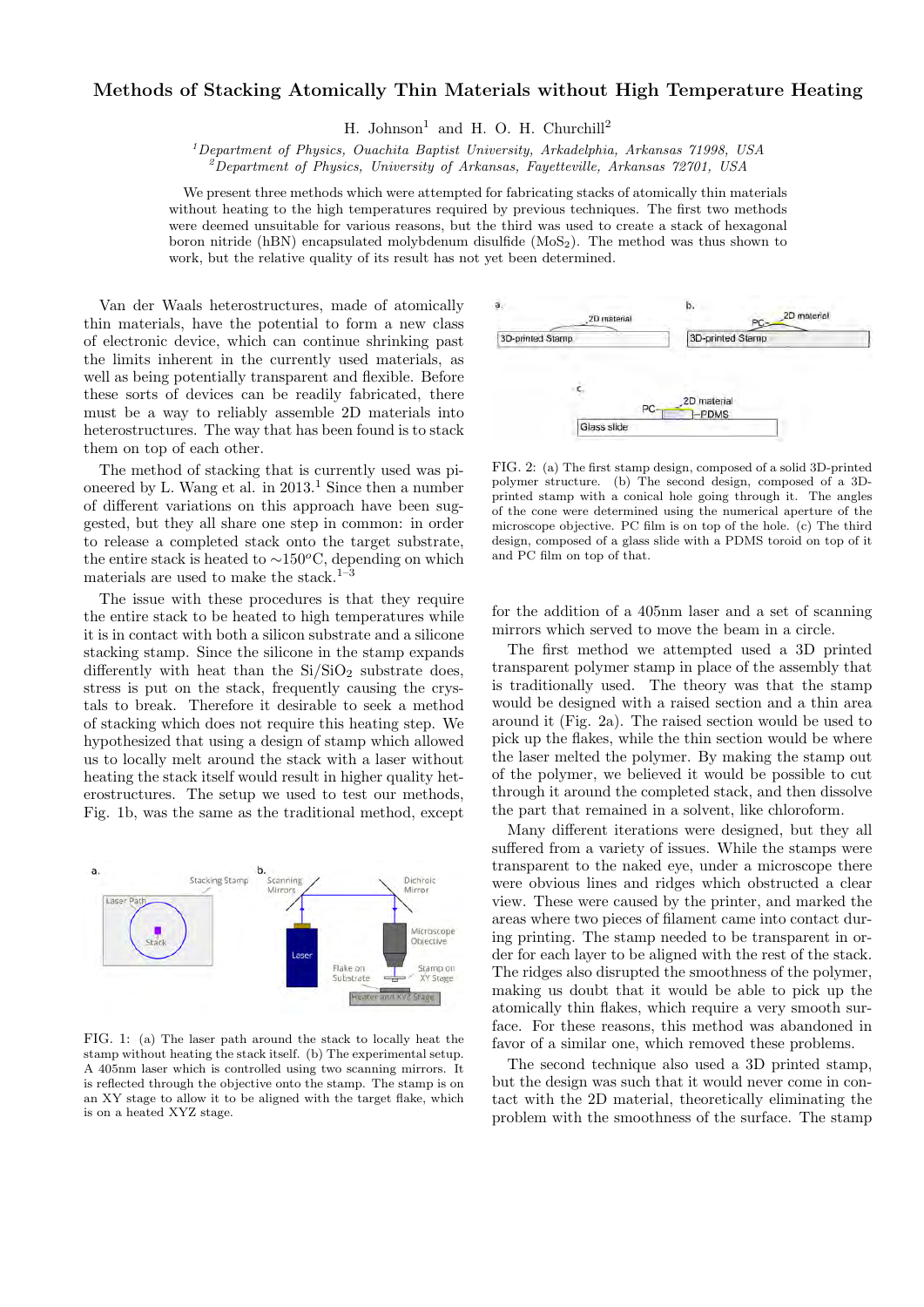was again designed with a raised section for picking up materials, but this time it had a hole running through it (Fig. 2b). This allowed imaging without requiring the stamp to be transparent. Polycarbonate (PC) film, made using a method demonstrated by J.D. Sanchez- $Yamaqishi, 4$  was then placed over the hole using double sided tape to secure it in place. As PC is one of the polymers that is used in the traditional stacking method, we were confident that it would be smooth enough for pick up. Another benefit of having the hole through the stamp was that it allowed the laser to be used to cut a circle through the PC around the stack upon completion without it sticking to anything except the substrate. We tested these stamp designs by bringing them slowly against a substrate in order to see if they formed an obvious fringe between the portion in contact with the substrate and the portion which was not in contact, as was expected.

The first problem we found with this technique came when we first tried to melt the PC. The absorbance of PC over the blue wavelengths is very low, meaning our blue laser had no visible effect. This issue was easily resolved by combining the PC with a type of yellow dye which has a very high absorbance at 400nm. There were concerns that the dye might leave a residue on the stack after the PC was cleaned off, so a dye was found which dissolves in chloroform like PC does. We were able to easily melt a dyed film at low laser powers. The other problems we encountered were not as easy to solve. When bringing the stamp against the substrate, we did not see the expected clean pattern. Instead there were some areas touching the substrate and others not seemingly at random. It was determined that this arose for two reasons. First, because of wrinkles in the PC which caused certain areas to reach the substrate before they were expected to. The wrinkles were caused by imperfections in the stamp around the perimeter of the hole. Due to the resolution of the printer, it was not possible for us to make this edge smooth enough to eliminate all wrinkles in the PC. The other cause of the imperfect contact between the stamp and the substrate was the firmness of the 3D printed material. The silicone layer used in the traditional method allows the stamp to deform somewhat as it comes into contact with the substrate. Without this layer, the stamp was too rigid. Hence, we moved on to a third method based on this one.

The final method we investigated used the same materials that are traditionally used. A glass slide was used to provide support and ease of movement. A layer of PDMS, a type of silicone, was placed on top of this, with a dyed PC film placed over this, and held in place using tape. However, instead of a square of PDMS, we used a 3D printed mold to produce a cylinder with a hole through the center. Having a hole in the PDMS provided the same benefits as having the hole in the 3D printed stamp: we could see through it easily, and the PC could be cut without sticking to anything afterward. Using PDMS provided the deformability that was lacking

in the previous method as well as providing a smoother surface for the PC to stick to, cutting down on the number of wrinkles that were observed. A diagram of the stamp is shown in Fig. 2c.

A stamp made in this manner was tested by bringing it slowly against a substrate. An obvious line moved across the surface, as expected. The stamp was then disengaged from the surface. It peeled back smoothly as well. It was then lowered again to confirm that the behavior was consistent. With the PC in contact with the substrate, we turned on the laser to 8.10V and, while keeping the laser focused, slowly raised the stamp. As we were unsure if the laser was successfully melting the PC, the power was increased to 8.70V as the stamp continued rising. Once the stamp had disengaged from the substrate, it was clear that the circle of PC inside the laser path had remained on the substrate as the stamp pulled away. With these tests completed successfully, we began attempting to pick up flakes. We lowered the stamp, with a new piece of PC on it, onto a substrate with a flake of hBN, which had been selected optically for smoothness. After the stamp was fully in contact, it was slowly lifted away. The hBN was not lifted off of the substrate, so the stamp was lowered again. This time once it was in contact the temperature was raised to  $70^{\circ}$ C, and then cooled back down to room temperature. When the stamp was lifted, it successfully picked up the hBN flake.

Our first goal for using this method was to create a stack of hBN encapsulated  $MoS<sub>2</sub>$ . Thus, our next step was to attempt pick up of a  $MoS<sub>2</sub>$  flake using the hBN flake on the stamp. We used the same method, bring the stamp slowly into contact with the substrate which held the flake. This time we had to be careful to keep the flake on the stamp lined up with the flake on the substrate, so that they would form a stack. However, when we brought the stamp down this time it did not come fully into contact with the substrate as it had before. We tried two different substrates, using several different flakes on each one, but were unable to make a smooth contact. After this, we determined that the PC film had most likely been damaged between the pick up of the hBN and the attempted pick up of the  $MoS<sub>2</sub>$ , and restarted.

We picked up a hBN flake in the same was as before, except with only raising the temperature to  $50^{\circ}$ C. A smaller flake picked up at this temperature, but the slightly larger flakes did not. Thus we determined that a higher temperature is preferable. After picking up the first flake, we attempted using it to pick up a  $MoS<sub>2</sub>$  flake. We brought the stamp most of the way into contact, but there appeared to be a bubble next to the flakes that led us to believe they were not fully touching. However, after we heated to  $70^{\circ}$ C and cooled back down to room temperature and lifted the stamp, the  $MoS<sub>2</sub>$  flake remained attached to the hBN. This  $hBN-MoS<sub>2</sub>$  stack was then lowered onto a final hBN flake using the same method. Again a bubble appeared to form next to the flakes. Once in contact, the stack was again heated to  $70^{\circ}$ C and cooled back down. Next the laser was turned on to approxi-